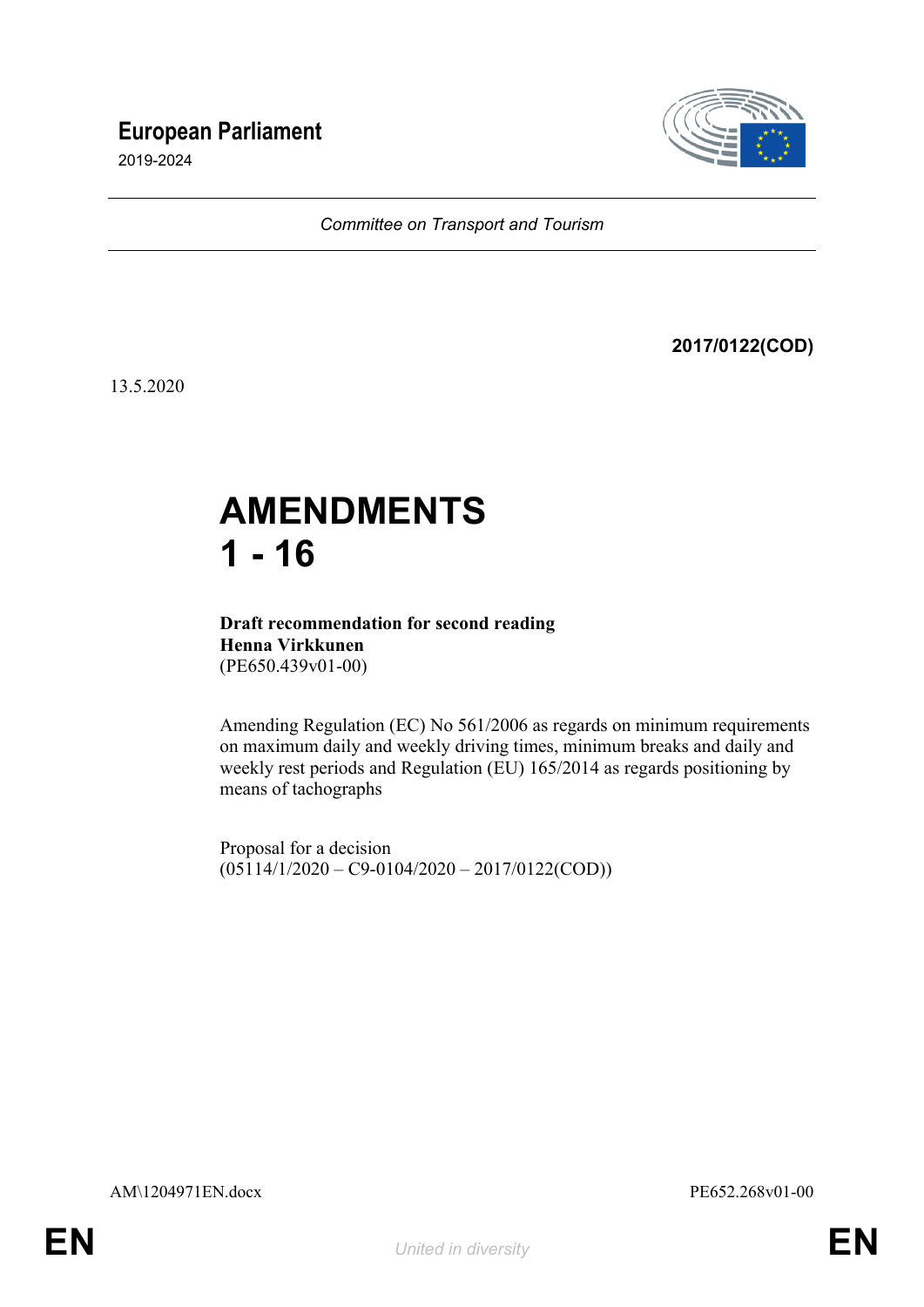AM\_Com\_LegRecomm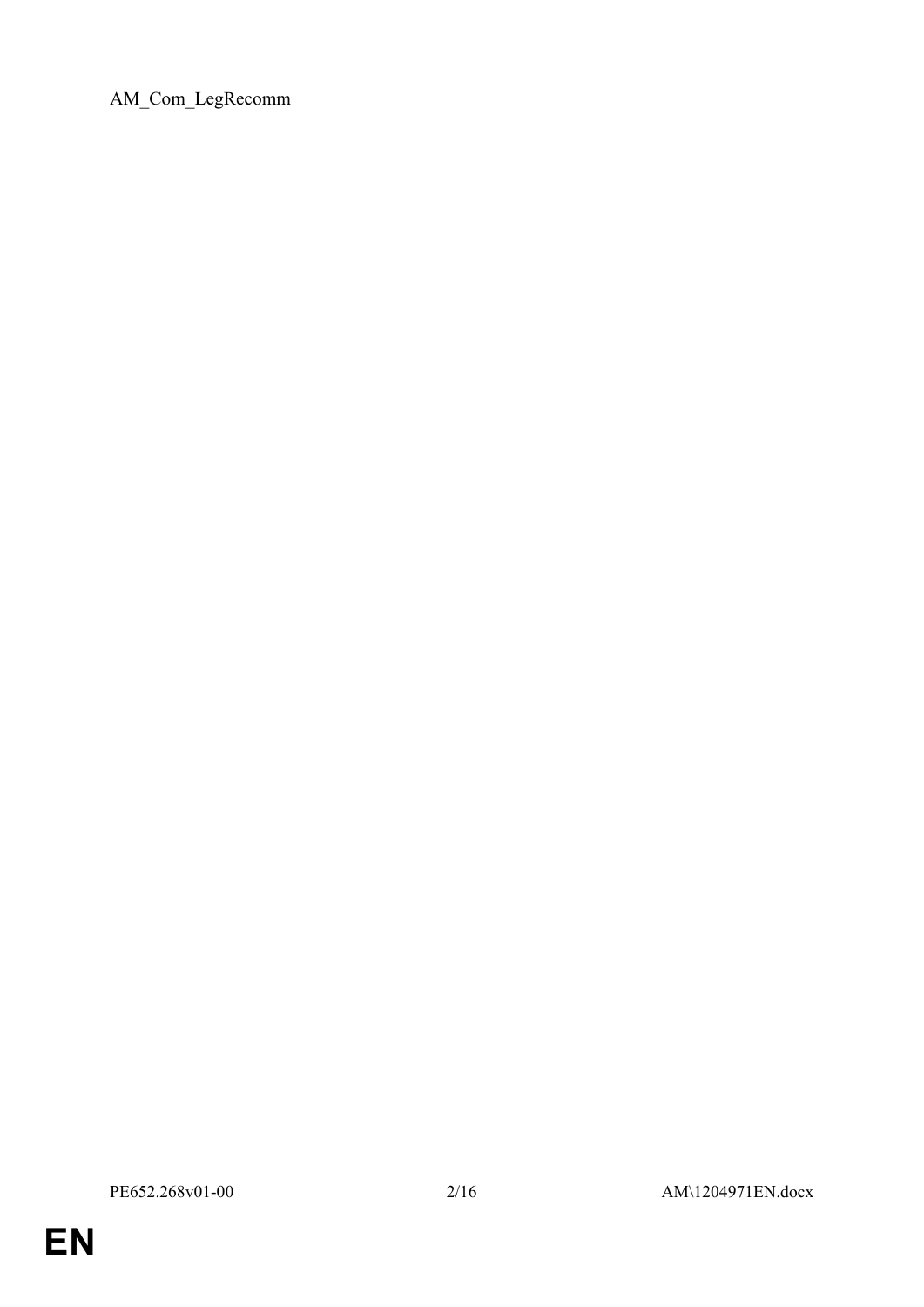#### **Amendment 1 Clotilde Armand**

**Council position**

**–**

*Proposal for rejection*

*The European Parliament rejects the Council position at first reading.*

Or. en

#### **Amendment 2 Deirdre Clune**

### **Council position Recital 8**

# *Council position Amendment*

(8) Drivers engaged in long-distance *international* transport of goods spend long periods away from their homes. The current requirements on the regular weekly rest may prolong those periods unnecessarily. It is thus desirable to adapt the provisions on the regular weekly rest periods in such a way that it is easier for drivers to carry out *international* transport operations in compliance with the rules and to reach their home for their regular weekly rest period, and be fully compensated for all reduced weekly rest periods. Given the differences between passenger transport and goods transport, this possibility should not apply to drivers when engaged in passenger transport.

(8) Drivers engaged in long-distance transport of goods spend long periods away from their homes. The current requirements on the regular weekly rest may prolong those periods unnecessarily. It is thus desirable to adapt the provisions on the regular weekly rest periods in such a way that it is easier for drivers to carry out transport operations in compliance with the rules and to reach their home for their regular weekly rest period, and be fully compensated for all reduced weekly rest periods. Given the differences between passenger transport and goods transport, this possibility should not apply to drivers when engaged in passenger transport.

Or. en

### **Amendment 3 Josianne Cutajar, Miriam Dalli, Alfred Sant, Alex Agius Saliba, Roberta Metsola, David Casa**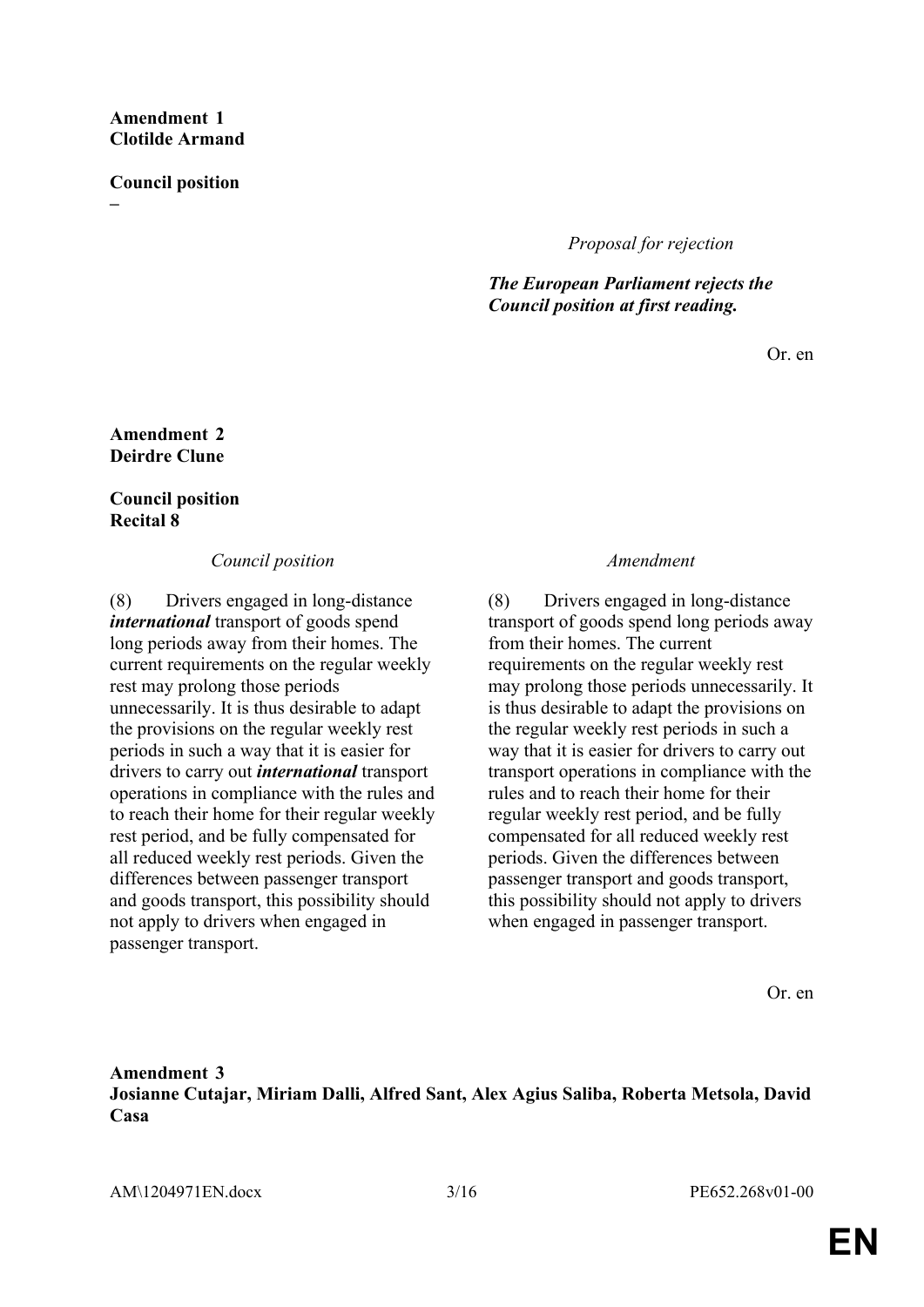### **Council position Recital 15**

### *Council position Amendment*

(15) While regular weekly rest periods and longer rest periods *cannot* be taken in the vehicle *or in a parking area, but only in suitable accommodation, which* may be *adjacent to a* parking area*,* it is of utmost importance to enable drivers to locate safe and secure parking areas that provide appropriate levels of security and appropriate facilities. The Commission has already studied how to encourage the development of high-quality parking areas, including the necessary minimum requirements. The Commission should therefore develop standards for safe and secure parking areas. Those standards should contribute to promoting highquality parking areas. The standards may be revised in order to cater for better access to alternative fuels, in line with policies developing that infrastructure. It is also important that parking areas are being kept free from ice and snow.

(15) While *in general* regular weekly rest periods and longer rest periods *shall not* be taken in the vehicle*, by way of derogation relevant rest periods* may be *taken in vehicles, provided that the vehicle is parked in certified safe and secure* parking area *which provides parking places for commercial vehicles and service facilities fulfilling the minimum requirements.* It is of utmost importance to enable drivers to locate safe and secure parking areas that provide appropriate levels of security and appropriate facilities. The Commission has already studied how to encourage the development of highquality parking areas, including the necessary minimum requirements. The Commission should therefore develop standards for safe and secure parking areas. Those standards should contribute to promoting high-quality parking areas. The standards may be revised in order to cater for better access to alternative fuels, in line with policies developing that infrastructure. It is also important that parking areas are being kept free from ice and snow.

Or. en

### **Amendment 4**

**Roberts Zīle, Kosma Złotowski, Tomasz Piotr Poręba, Marian-Jean Marinescu, Andor Deli, Bogusław Liberadzki, Elżbieta Katarzyna Łukacijewska, Angel Dzhambazki, Petras Auštrevičius, Gheorghe Falcă, Petar Vitanov, Andris Ameriks, Rovana Plumb, Andrey Novakov, Maria Grapini, Ilhan Kyuchyuk, Roberta Metsola**

**Council position Recital 15**

*Council position Amendment*

(15) While regular weekly rest *periods* and longer rest periods *cannot* be taken in the vehicle *or in a parking area, but only* 

(15) While *in general* regular weekly rest and longer rest periods *shall not* be taken in the vehicle*, by way of derogation*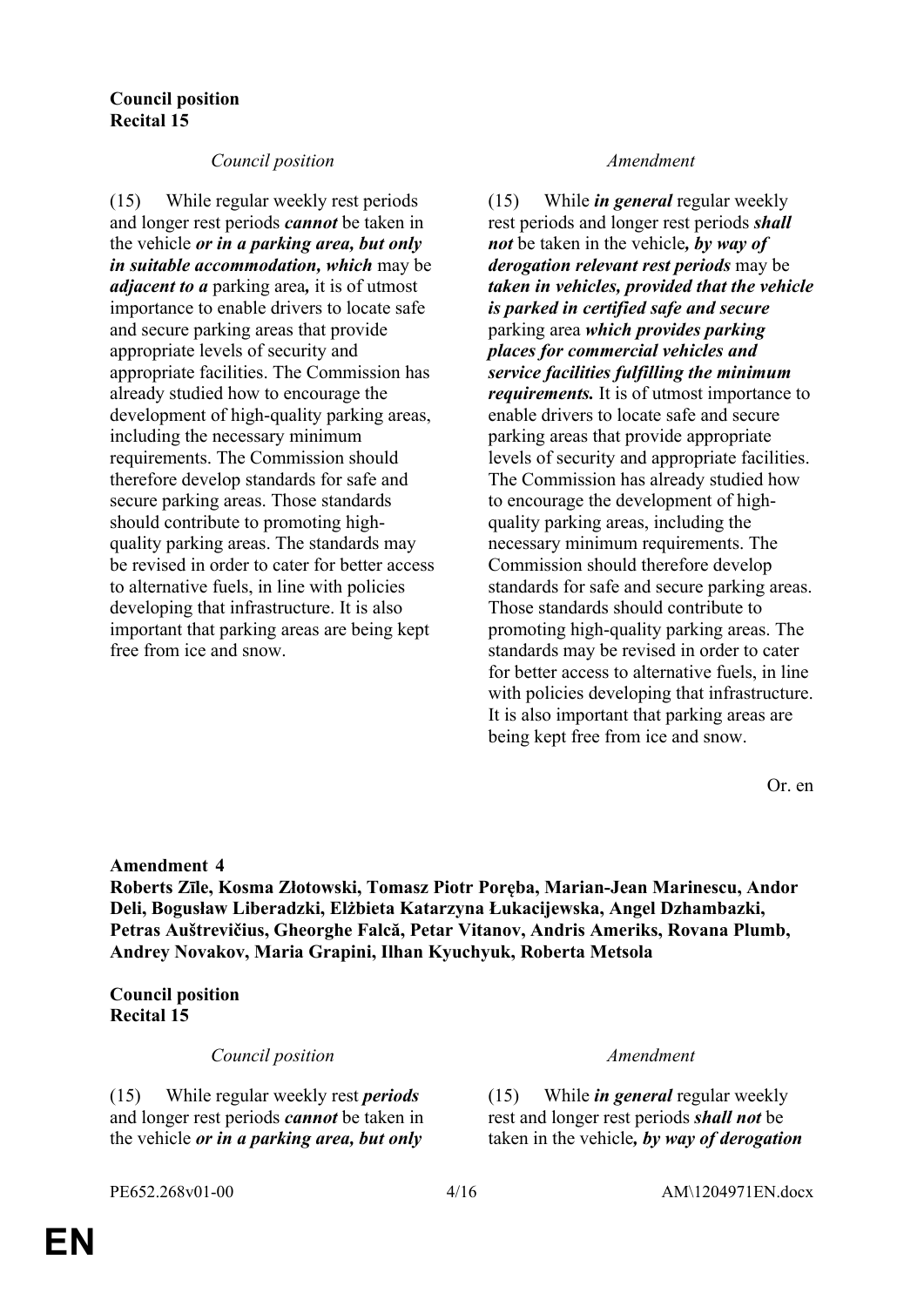*in suitable accommodation, which* may be *adjacent to a* parking area*,* it is of utmost importance to enable drivers to locate safe and secure parking areas that provide appropriate levels of security and appropriate facilities. The Commission has already studied how to encourage the development of high-quality parking areas, including the necessary minimum requirements. The Commission should therefore develop standards for safe and secure parking areas. Those standards should contribute to promoting highquality parking areas. The standards may be revised in order to cater for better access to alternative fuels, in line with policies developing that infrastructure. It is also important that parking areas are being kept free from ice and snow.

*relevant rest periods* may be *taken in vehicles, provided that the vehicle is parked in certified safe and secure* parking area *which provides parking places for commercial vehicles and service facilities fulfilling the minimum requirements.* It is of utmost importance to enable drivers to locate safe and secure parking areas that provide appropriate levels of security and appropriate facilities. The Commission has already studied how to encourage the development of highquality parking areas, including the necessary minimum requirements. The Commission should therefore develop standards for safe and secure parking areas. Those standards should contribute to promoting high-quality parking areas. The standards may be revised in order to cater for better access to alternative fuels, in line with policies developing that infrastructure. It is also important that parking areas are being kept free from ice and snow.

Or. en

#### *Justification*

*Ban of sleeping in the cabin would not improve social and working conditions of drivers if there is no sufficient secure and safe parking places. Plus, during post COVID-19 pandemic long-term phase, sleeping in cabin would protect drivers' health. There is proven shortage of ~ 100K safe and secure parking spaces, also those equipped with facilities like WC, showers, monitoring cameras etc. Therefore, requirement to sleep outside cabin shall be linked with availability of parking places across the EU and transition period shall be established while necessary parking places are built.*

**Amendment 5 Clotilde Armand**

**Council position Recital 32 a (new)**

*Council position Amendment*

*(32 a) Considering the fundamental role that the heavy vehicle transportation plays in emergency situations, as clearly demonstrated in the context of COVID-19* 

AM\1204971EN.docx 5/16 PE652.268v01-00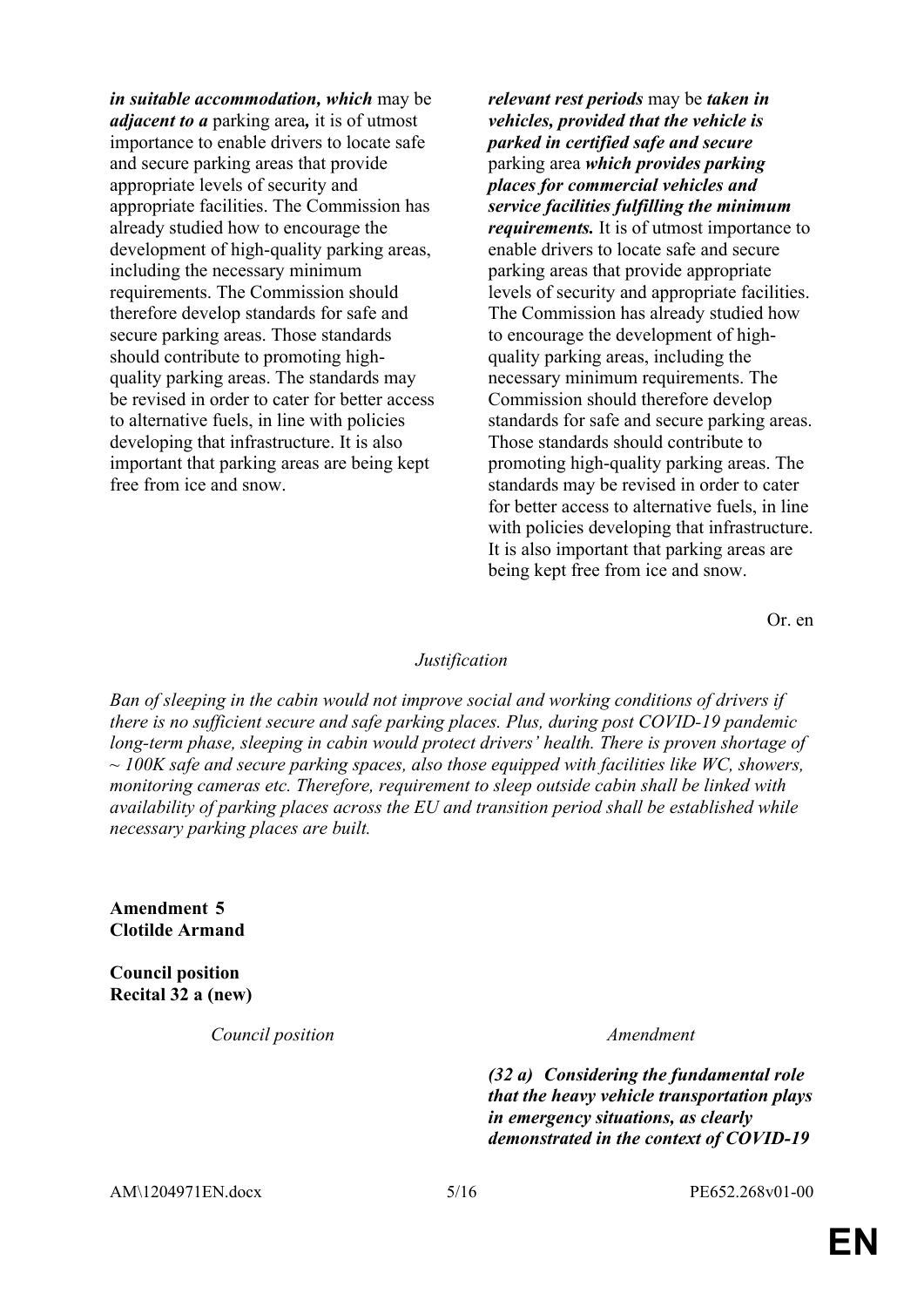*emergency, immediate availability and unrestricted movement of vehicles within the EU single market should be guaranteed to satisfy the needs of consumers and businesses, as well as to ensure the continuity of basic services. To this end, specific rules on the provision of services laid down in this Regulation should be suspended at the Union level for the duration of the crisis and the recovery period. These rules include the provisions on regular rest periods in the vehicle and in a parking area, the frequency of daily rest periods, as well as the choice of a driver to spend the rest period in any location, including a location different from the Member State of the employer's establishment, or the drivers' place of residence.*

Or. en

### *Justification*

*Proposed regulation of driving time, minimum breaks and rest periods creates additional implementation costs, as well as excessive administrative burden for the undertakings. Such provisions go against the freedom of the driver to choose a place where to spend his/her weekly rest. In addition, provisions of the Council position decrease the transport operations flexibility and reduce the availability of drivers. Transport operators in peripheral member states will be particularly disadvantaged, as they will incur higher costs for long return journeys of drivers. All these factors lead to low crisis-resilience and inefficiency in the provision of essential transport services.*

**Amendment 6**

**Roberts Zīle, Kosma Złotowski, Tomasz Piotr Poręba, Marian-Jean Marinescu, Andor Deli, Bogusław Liberadzki, Elżbieta Katarzyna Łukacijewska, Angel Dzhambazki, Petras Auštrevičius, Gheorghe Falcă, Petar Vitanov, Andris Ameriks, Rovana Plumb, Andrey Novakov, Maria Grapini, Ilhan Kyuchyuk**

**Council position Article 1 – paragraph 1 – point 6 – point a** Regulation (EC) No 561/2006 Article 8 – paragraph 6

*Council position Amendment*

*6. In any two consecutive weeks a driver shall take at least:*

*deleted*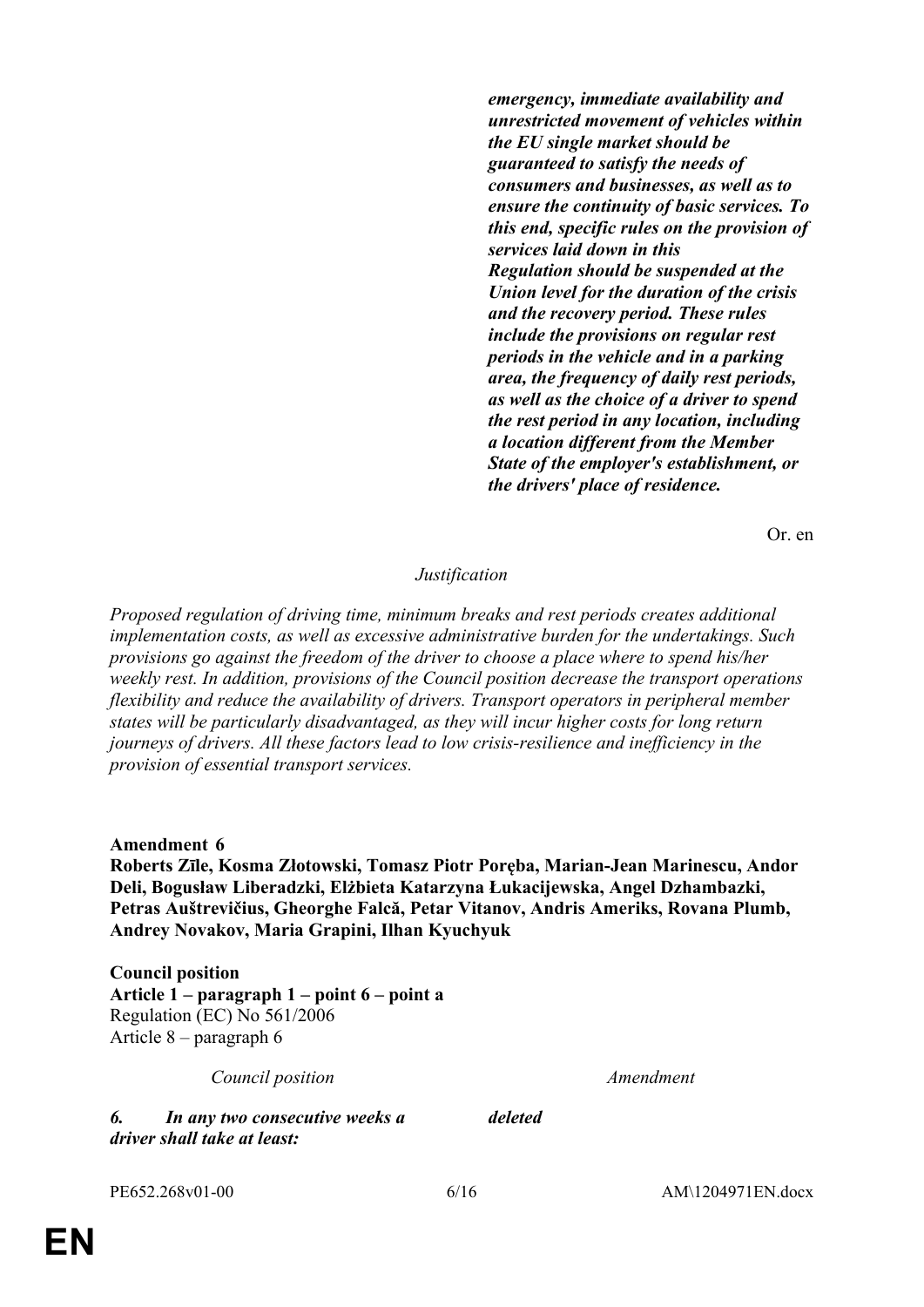*(a) two regular weekly rest periods; or*

*(b) one regular weekly rest period and one reduced weekly rest period of at least 24 hours.*

*A weekly rest period shall start no later than at the end of six 24-hour periods from the end of the previous weekly rest period.*

*By way of derogation from the first subparagraph, a driver engaged in international transport of goods may, outside the Member State of establishment, take two consecutive reduced weekly rest periods provided that the driver in any four consecutive weeks takes at least four weekly rest periods, of which at least two shall be regular weekly rest periods.*

*For the purpose of this paragraph, a driver shall be considered to be engaged in international transport where the driver starts the two consecutive reduced weekly rest periods outside the Member State of the employer's establishment and the country of the drivers' place of residence.;*

Or. en

#### *Justification*

*This amendment aims at restoring a provision in the Parliament's first reading position and to return to the currently applicable provisions of Regulation (EC) No 561/2006 on the organisation of resting periods with the reference period of 2 weeks.*

### **Amendment 7 Deirdre Clune**

**Council position Article 1 – paragraph 1 – point 6 – point a** Regulation (EC) No 561/2006 Article 8 – paragraph 6 – subparagraph 3

*Council position Amendment*

By way of derogation from the first subparagraph, a driver *engaged in* 

By way of derogation from the first subparagraph, a driver *may* take two

AM\1204971EN.docx 7/16 PE652.268v01-00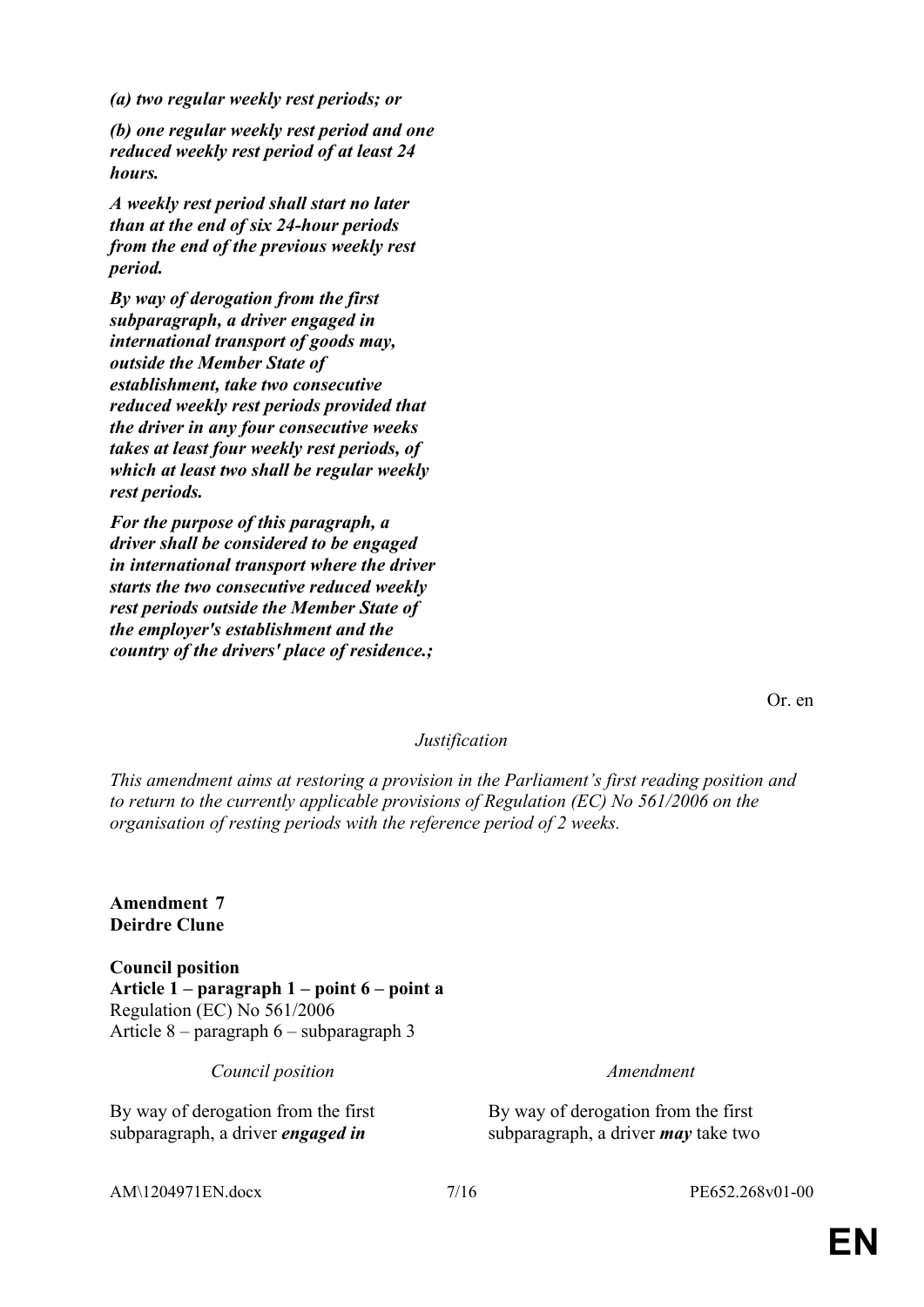#### *international transport of goods may, outside the Member State of*

*establishment,* take two consecutive reduced weekly rest periods provided that the driver in any four consecutive weeks takes at least four weekly rest periods, of which at least two shall be regular weekly rest periods.

consecutive reduced weekly rest periods provided that the driver in any four consecutive weeks takes at least four weekly rest periods, of which at least two shall be regular weekly rest periods.

Or. en

### *Justification*

*The possibility to use two consecutive reduced weekly rests should also apply to domestic traffic, not only to international haulage.*

### **Amendment 8**

**Roberts Zīle, Kosma Złotowski, Tomasz Piotr Poręba, Marian-Jean Marinescu, Andor Deli, Bogusław Liberadzki, Elżbieta Katarzyna Łukacijewska, Angel Dzhambazki, Petras Auštrevičius, Gheorghe Falcă, Petar Vitanov, Andris Ameriks, Rovana Plumb, Andrey Novakov, Maria Grapini, Ilhan Kyuchyuk, Roberta Metsola**

#### **Council position**

**Article 1 – paragraph 1 – point 6 – point c** Regulation (EC) No 561/2006 Article 8 – paragraph 8 – subparagraph 1

### *Council position Amendment*

8. The regular weekly rest periods and any weekly rest period of more than 45 hours taken in compensation for previous reduced weekly rest periods shall not be taken in a vehicle. They shall be taken in suitable gender-friendly accommodation with adequate sleeping and sanitary facilities.

8. *Where a driver chooses to do this, daily rest periods and reduced weekly rest periods away from base may be taken in a vehicle, as long as it has suitable sleeping facilities for each driver and the vehicle is stationary.*

The regular weekly rest periods and any weekly rest period of more than 45 hours taken in compensation for previous reduced weekly rest periods shall not be taken in a vehicle. They shall be taken in suitable gender-friendly accommodation with adequate sleeping and sanitary facilities.

*By way of derogation from the second subparagraph, the regular weekly rest*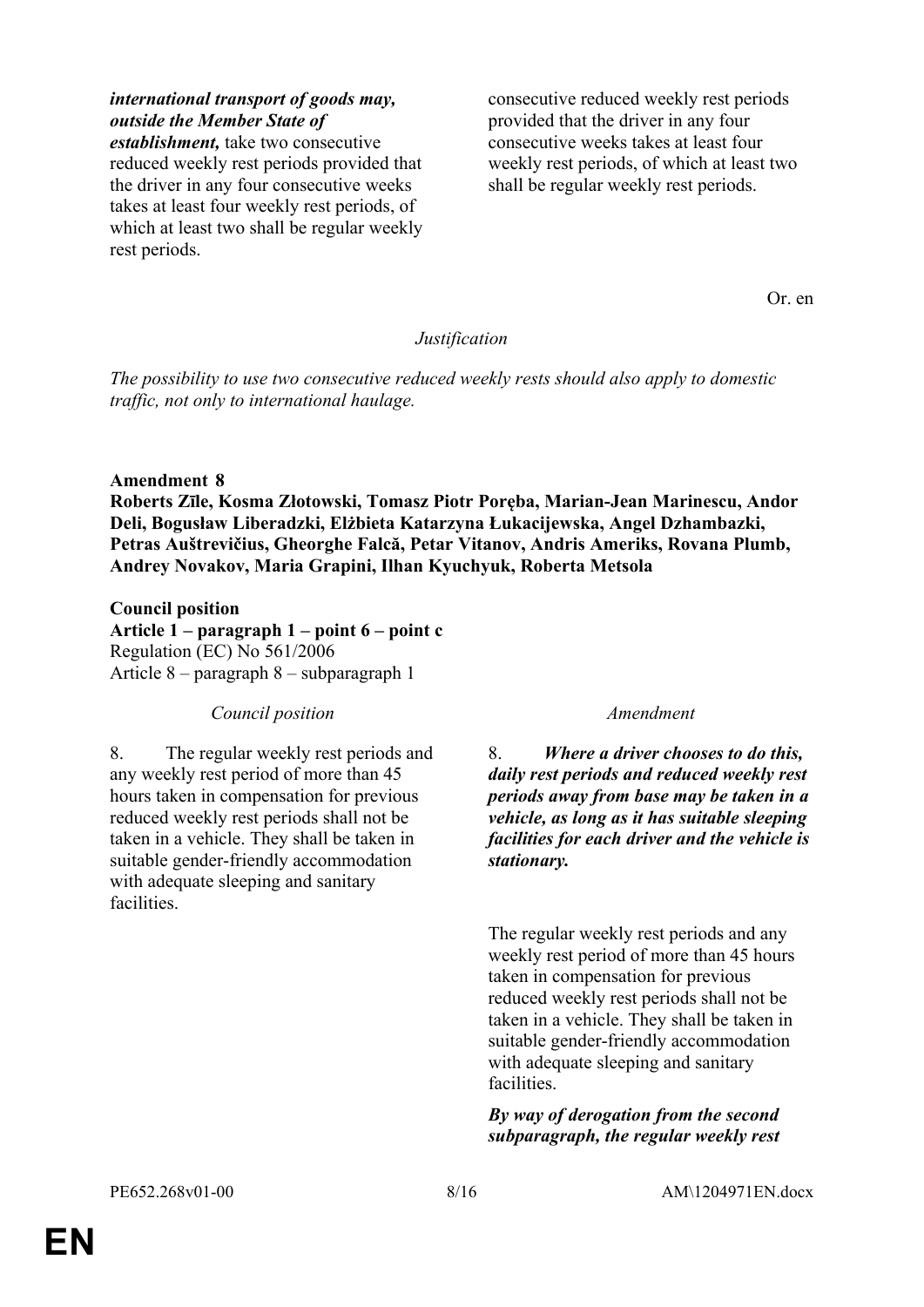*periods and any weekly rest of more than 45 hours taken in compensation for previous reduced weekly rest may be taken in a vehicle, provided that the vehicle is parked in certified safe and secure parking area which provides parking places for commercial vehicles and service facilities fulfilling the minimum requirements set out in Article 8a .*

*Until [OJ: three years after entry into force] a vehicle may also be parked in a regular parking area which provides basic service facilities. Relevant period might be prolonged by the Commission, by means of delegated act, for additional two years if according to the outcomes of the Commission's report on the availability of safe and secure parking areas the number of certified safe and secure parking areas across EU would not be sufficient to meet reported needs.*

*Any costs for accommodation outside the vehicle shall be covered by the employer, as well as any fee deriving from the use of safe and secure parking area.*

Or. en

#### *Justification*

*Ban of sleeping in the cabin would not improve social and working conditions of drivers if there is no sufficient secure and safe parking places. Plus, during post COVID-19 pandemic long-term phase, sleeping in cabin would protect drivers' health. There is proven shortage of ~ 100K safe and secure parking spaces, also those equipped with facilities like WC, showers, monitoring cameras etc. Therefore, requirement to sleep outside cabin shall be linked with availability of parking places across the EU and transition period shall be established while necessary parking places are built.*

**Amendment 9 Josianne Cutajar, Miriam Dalli, Alfred Sant, Alex Agius Saliba, Roberta Metsola, David Casa**

**Council position Article 1 – paragraph 1 – point 6 – point c** Regulation (EC) No 561/2006 Article 8 – paragraph 8 – subparagraph 1

AM\1204971EN.docx 9/16 PE652.268v01-00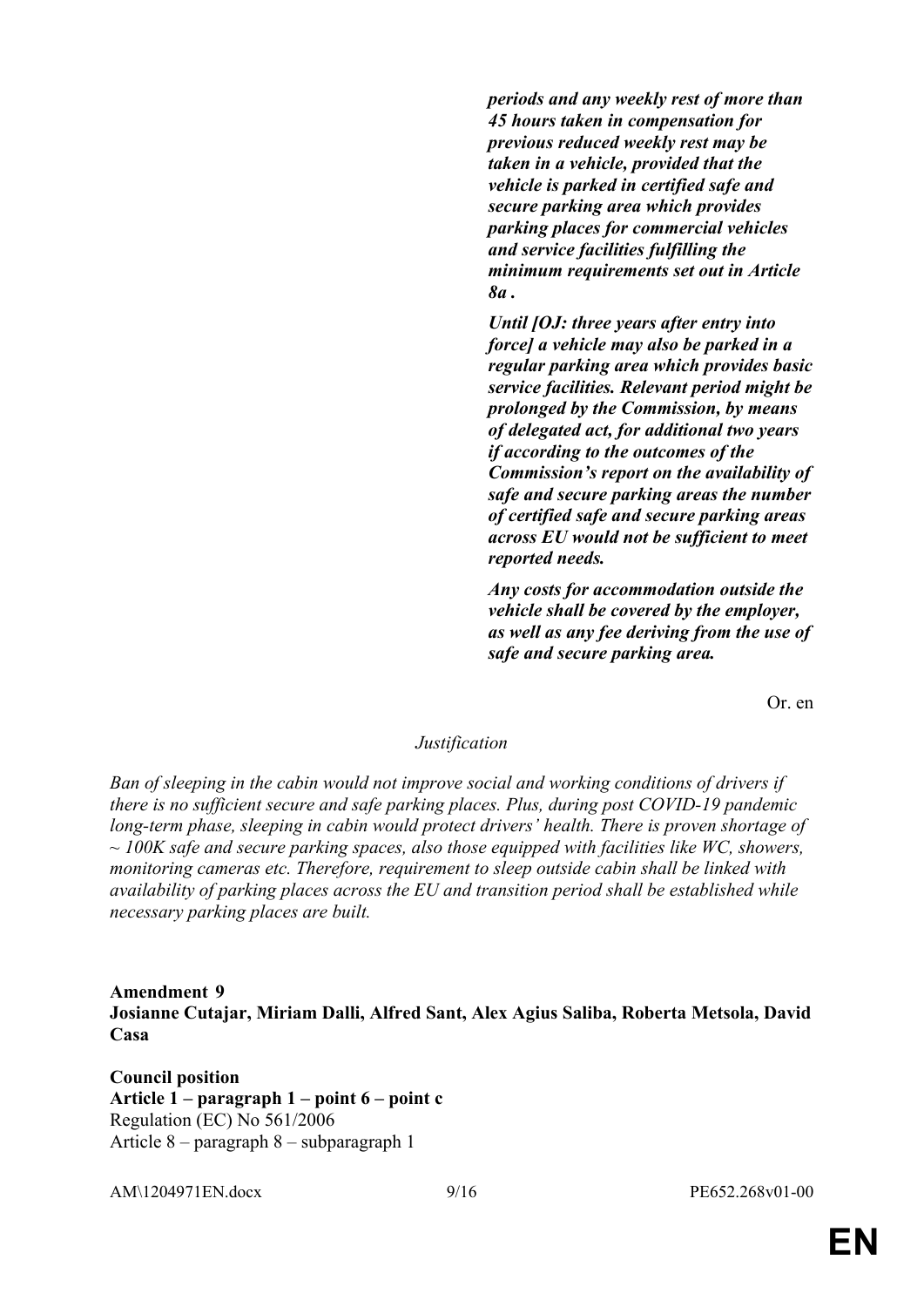### *Council position Amendment*

8. The regular weekly rest periods and any weekly rest period of more than 45 hours taken in compensation for previous reduced weekly rest periods shall not be taken in a vehicle. They shall be taken in suitable gender-friendly accommodation with adequate sleeping and sanitary facilities.

8. *Where a driver chooses to do this, daily rest periods and reduced weekly rest periods away from base may be taken in a vehicle, as long as it has suitable sleeping facilities for each driver and the vehicle is stationary.*

The regular weekly rest periods and any weekly rest period of more than 45 hours taken in compensation for previous reduced weekly rest periods shall not be taken in a vehicle. They shall be taken in suitable gender-friendly accommodation with adequate sleeping and sanitary facilities.

*By way of derogation from the second subparagraph, the regular weekly rest periods and any weekly rest of more than 45 hours taken in compensation for previous reduced weekly rest may be taken in a vehicle, provided that the vehicle is parked in certified safe and secure parking area which provides parking places for commercial vehicles and service facilities fulfilling the minimum requirements set out in Article 8a.*

*Until [OJ: three years after entry into force] a vehicle may also be parked in a regular parking area which provides basic service facilities. Relevant period might be prolonged by the Commission, by means of delegated act, for additional two years if according to the out comes of the Commission's report on the availability of safe and secure parking are as the number of certified safe and secure parking areas across EU would not be sufficient to meet reported needs.*

Or. en

#### **Amendment 10**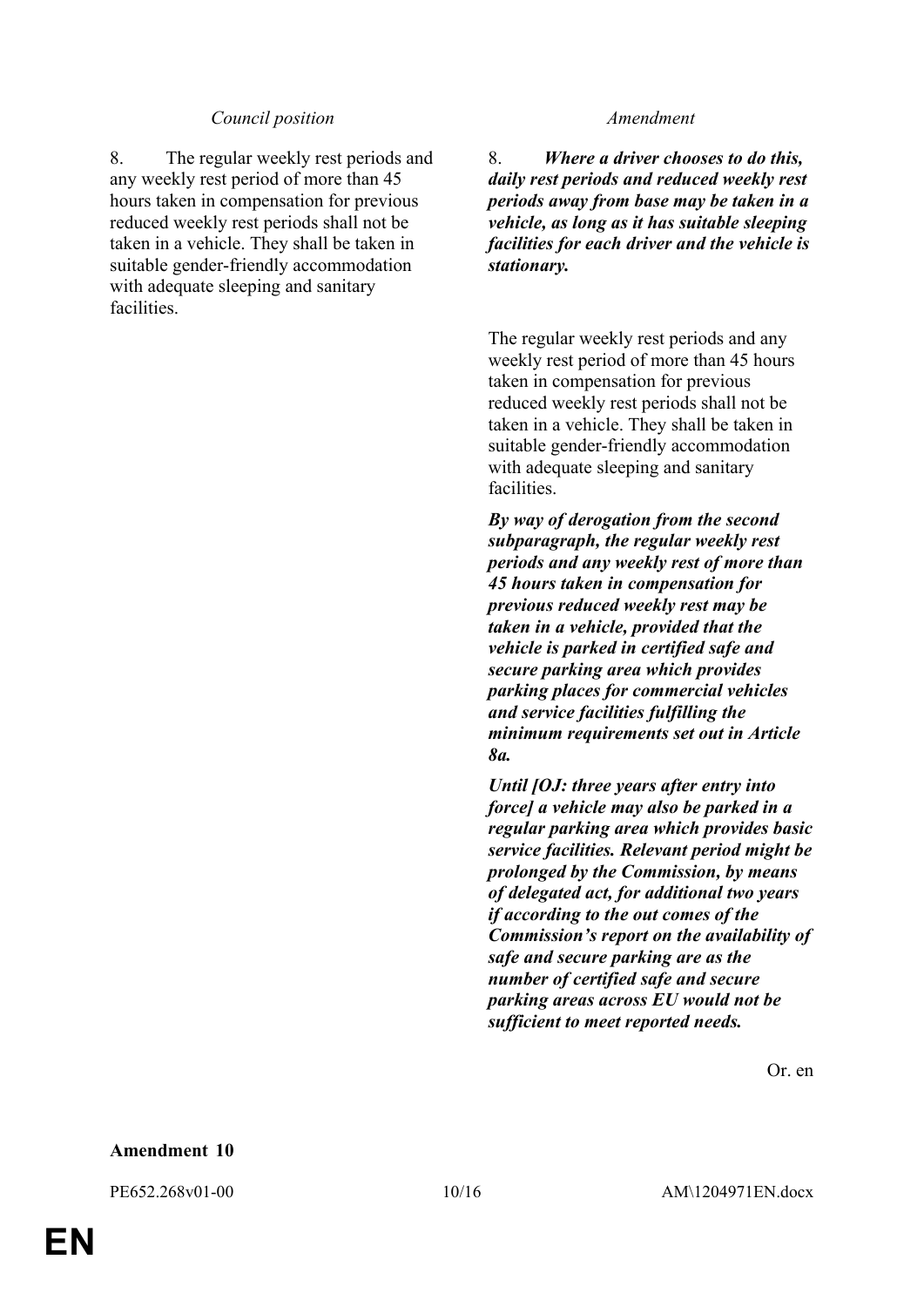### **Josianne Cutajar, Miriam Dalli, Alfred Sant, Alex Agius Saliba, Roberta Metsola, David Casa, Costas Mavrides**

**Council position Article 1 – paragraph 1 – point 6 – point c** Regulation (EC) No 561/2006 Article 8 – paragraph 8 – subparagraph 2

#### *Council position Amendment*

Any costs for accommodation outside the vehicle shall be covered by the employer.*;*

Any costs for accommodation outside the vehicle shall be covered by the employer*, as well as any fee deriving from the use of safe and secure parking area*.

Or. en

### **Amendment 11**

**Roberts Zīle, Kosma Złotowski, Tomasz Piotr Poręba, Marian-Jean Marinescu, Andor Deli, Bogusław Liberadzki, Elżbieta Katarzyna Łukacijewska, Angel Dzhambazki, Petras Auštrevičius, Gheorghe Falcă, Petar Vitanov, Andris Ameriks, Rovana Plumb, Andrey Novakov, Maria Grapini, Ilhan Kyuchyuk, Roberta Metsola**

#### **Council position**

**Article 1 – paragraph 1 – point 6 – point d** Regulation (EC) No 561/2006 Article 8 – paragraph 8a – subparagraph 1

### *Council position Amendment*

8a. Transport undertakings shall organise the work of drivers in such a way that the drivers are able to return to the employer's operational centre where the driver is normally based and where the driver's weekly rest period begins, in the Member State of the employer's establishment, or to return to the drivers' place of residence, within each period of four consecutive weeks, in order to spend at least one regular weekly rest period or a weekly rest period of more than 45 hours taken in compensation for reduced weekly rest period.

8a. Transport undertakings shall organise the work of drivers in such a way that the drivers are able to return to the employer's operational centre where the driver is normally based and where the driver's weekly rest period begins, in the Member State of the employer's establishment, or to return to the drivers' place of residence, *or to any other location chosen by the driver,* within each period of four consecutive weeks, in order to spend at least one regular weekly rest period or a weekly rest period of more than 45 hours taken in compensation for reduced weekly rest period.

Or. en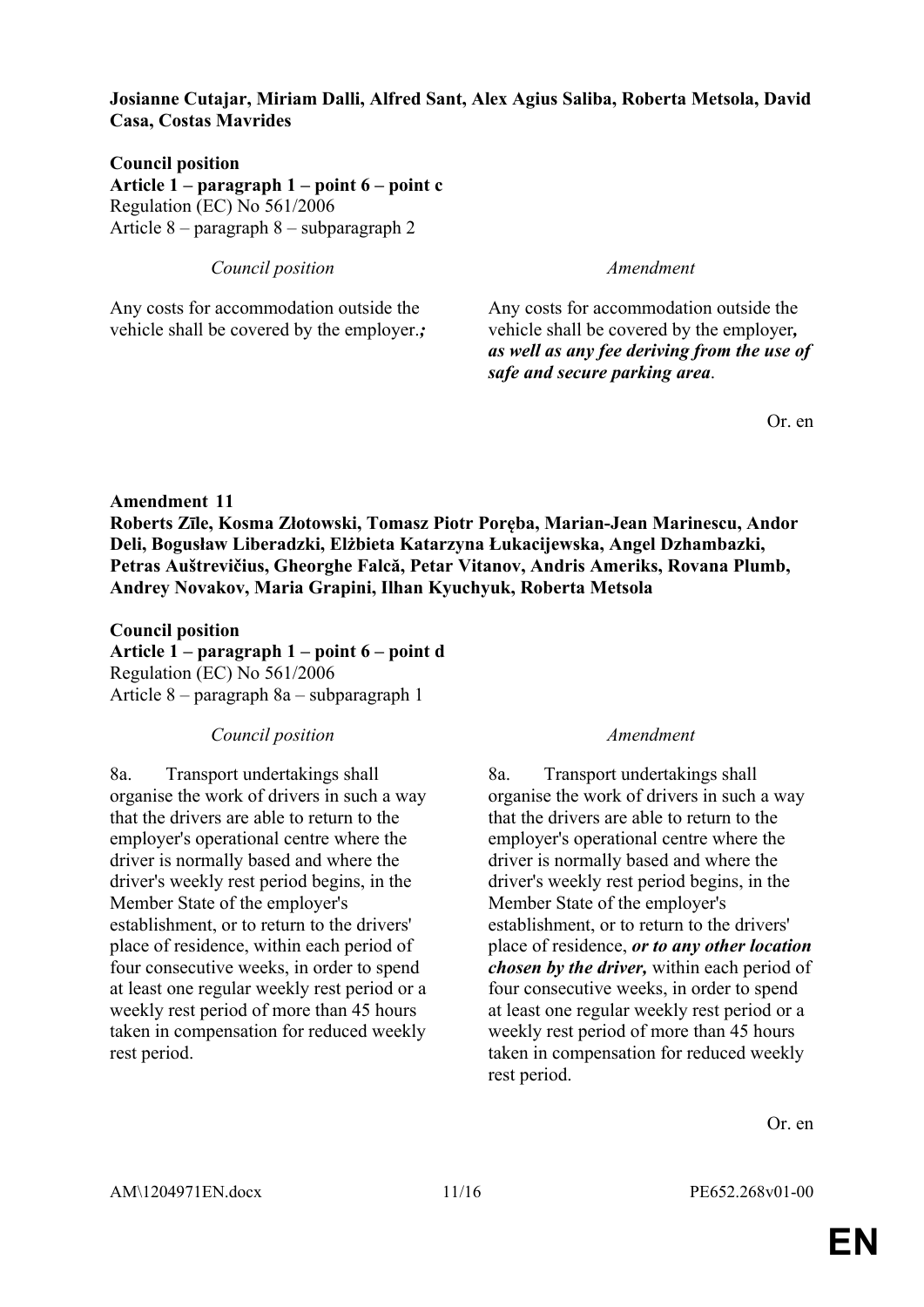### *Justification*

*This amendment aims at restoring a provision in the EP's first reading position that has not been properly included in the Council's position. It also aims at fixing the interpretation of the text. Imposing a particular place of return on the driver infringes the fundamental freedoms of the EU. The aim of the co-legislators was to impose an obligation for the transport undertaking to organise the work of the driver so as to allow him to return to a specific place if this is the driver's will. Otherwise, the driver is free to choose the destination/location for his rest period.*

# **Amendment 12 Josianne Cutajar, Miriam Dalli, Alfred Sant, Alex Agius Saliba, Roberta Metsola, David Casa, Costas Mavrides**

**Council position Article 1 – paragraph 1 – point 6 – point d** Regulation (EC) No 561/2006 Article 8 – paragraph 8a – subparagraph 1

### *Council position Amendment*

8a. Transport undertakings shall organise the work of drivers in such a way that the drivers are able to return to the employer's operational centre where the driver is normally based and where the driver's weekly rest period begins, in the Member State of the employer's establishment, or to return to the drivers' place of residence, within each period of four consecutive weeks, in order to spend at least one regular weekly rest period or a weekly rest period of more than 45 hours taken in compensation for reduced weekly rest period.

8a. Transport undertakings shall organise the work of drivers in such a way that the drivers are able to return to the employer's operational centre where the driver is normally based and where the driver's weekly rest period begins, in the Member State of the employer's establishment, or to return to the drivers' place of residence, *or to any other location chosen by the driver,* within each period of four consecutive weeks, in order to spend at least one regular weekly rest period or a weekly rest period of more than 45 hours taken in compensation for reduced weekly rest period.

Or. en

**Amendment 13 Josianne Cutajar, Miriam Dalli, Alfred Sant, Alex Agius Saliba, Roberta Metsola, David Casa**

**Council position Article 1 – paragraph 1 – point 7** Regulation (EC) No 561/2006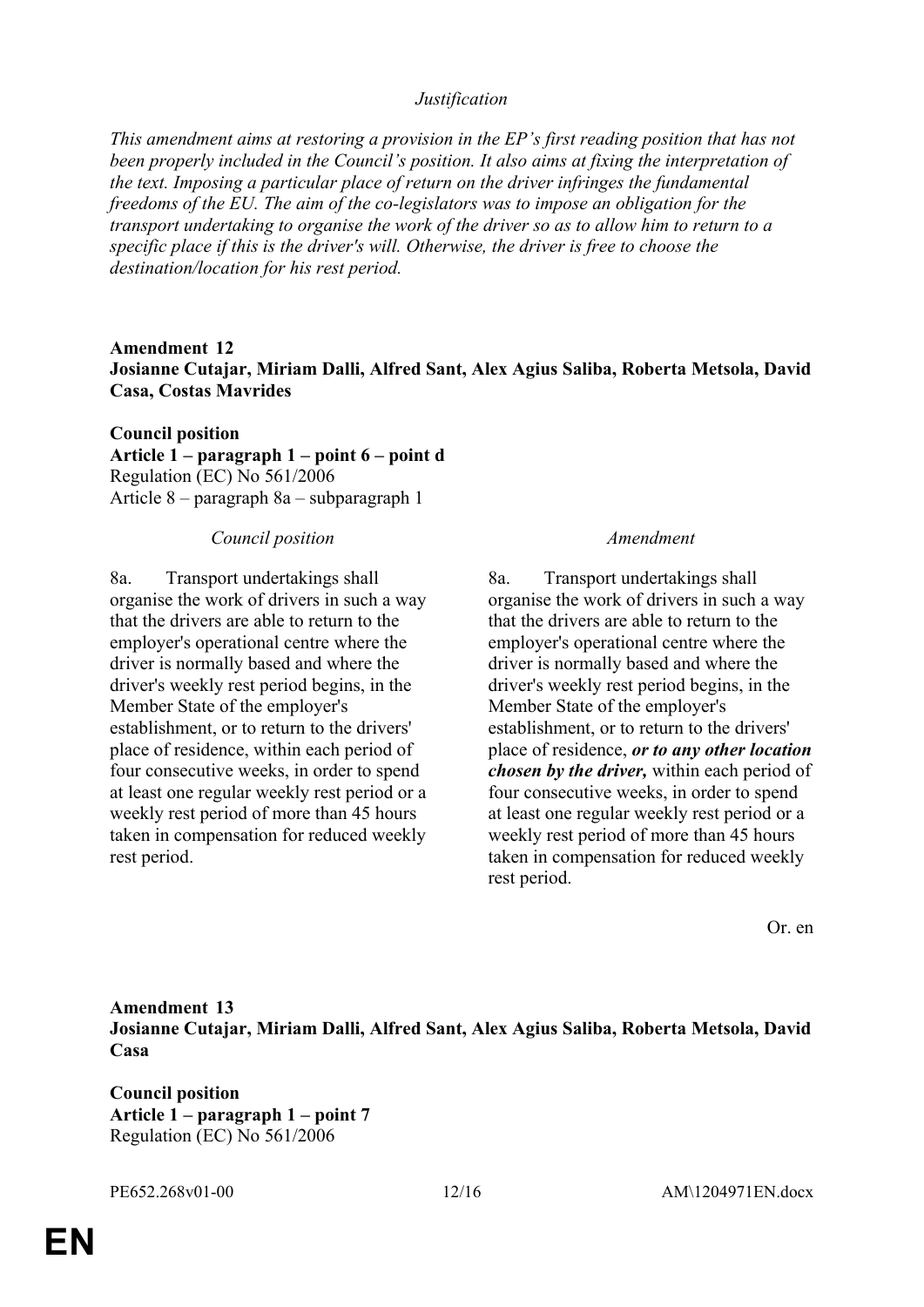# *Council position Amendment*

# 4. *By 31 December 2024*, the

Commission shall present a report to the European Parliament and to the Council on the availability of suitable rest facilities for drivers and of secured parking facilities, as well as on the development of safe and secure parking areas certified in accordance with the delegated acts *referred to in paragraph 2. That* report *may list* measures to increase the number and quality of safe and secure parking areas.

4. *At the latest [OJ: three years after the date of entry into force of this amending Regulation]*, the Commission shall present a report to the European Parliament and to the Council on the availability of suitable rest facilities for drivers and of secured parking facilities, as well as on the development of safe and secure parking areas certified in accordance with the delegated acts*. The* report *shall in particular cover information on the number and the location of certified safe and secure parking areas, on their capacity and usage, and on the demand for additional places or facilities. Based on this report, the Commission shall propose, if appropriate,* measures *aiming* to increase the number and quality of *certified* safe and secure parking areas *and/or measures to prolong transitional period laid down in the fourth subparagraph of Article 8 for additional two years*.

Or. en

### **Amendment 14**

**Roberts Zīle, Kosma Złotowski, Tomasz Piotr Poręba, Marian-Jean Marinescu, Andor Deli, Bogusław Liberadzki, Elżbieta Katarzyna Łukacijewska, Angel Dzhambazki, Petras Auštrevičius, Gheorghe Falcă, Petar Vitanov, Andris Ameriks, Rovana Plumb, Andrey Novakov, Maria Grapini, Ilhan Kyuchyuk, Roberta Metsola**

### **Council position Article 1 – paragraph 1 – point 7** Regulation (EC) No 561/2006 Article 8a – paragraph 4

*Council position Amendment*

# 4. *By 31 December 2024,* the

Commission shall present a report to the European Parliament and to the Council on the availability of suitable rest facilities for drivers and of secured parking facilities, as

4. *At the latest [OJ: three years after the date of entry into force of this amending Regulation]* the Commission shall present a report to the European Parliament and to the Council on the

AM\1204971EN.docx 13/16 PE652.268v01-00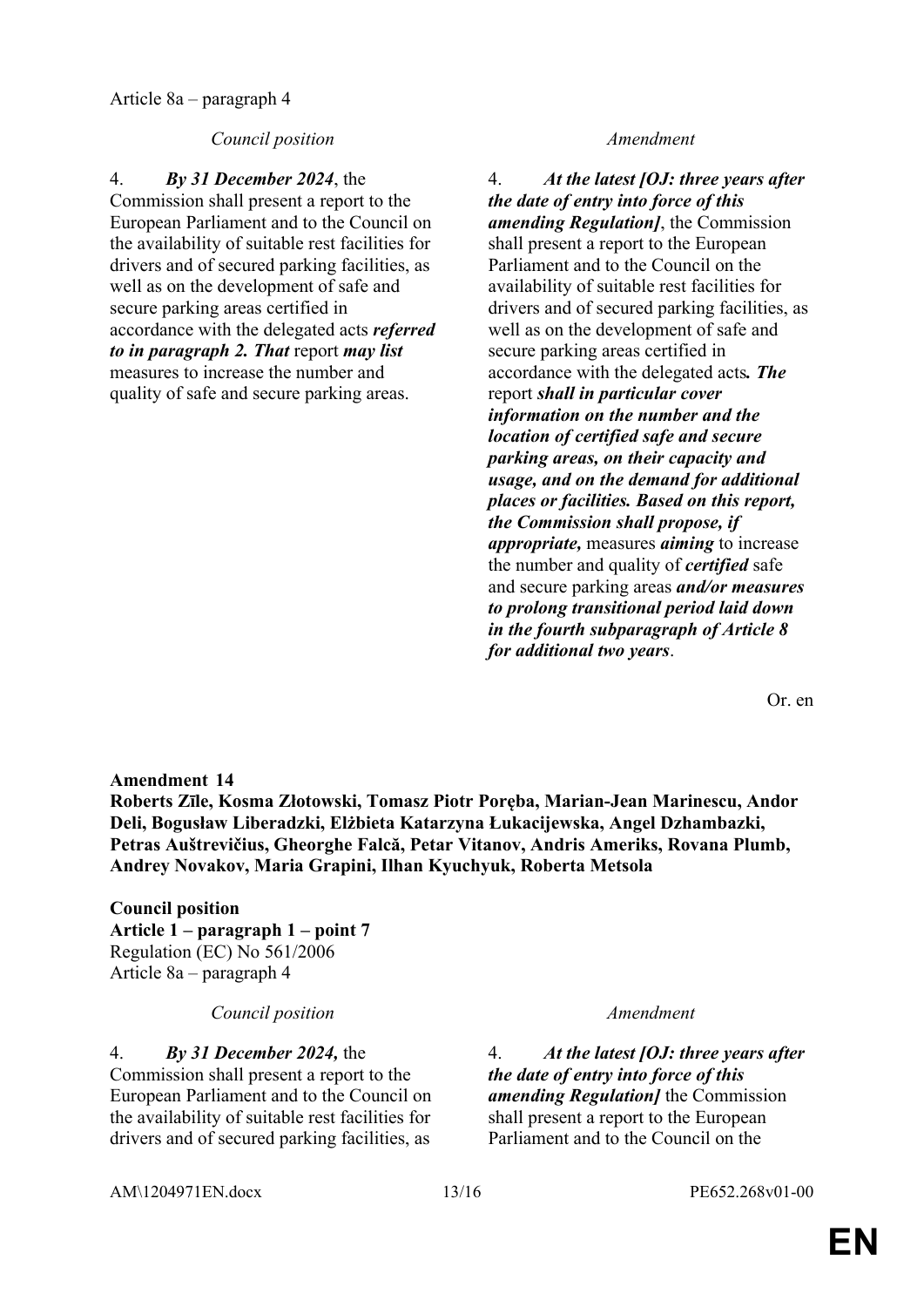well as on the development of safe and secure parking areas certified in accordance with the delegated acts *referred to in paragraph 2. That* report *may list* measures to increase the number and quality of safe and secure parking areas.

availability of suitable rest facilities for drivers and of secured parking facilities, as well as on the development of safe and secure parking areas certified in accordance with the delegated acts*. The* report *shall in particular cover information on the number and the location of certified safe and secure parking areas, on their capacity and usage, and on the demand for additional places or facilities. Based on this report, the Commission shall propose, if appropriate,* measures *aiming* to increase the number and quality of *certified* safe and secure parking areas *and/or measures to prolong transitional period laid down in the fourth subparagraph of Article 8 paragraph 8 for an additional two years*.

Or. en

#### *Justification*

*There is proven shortage of ~ 100 000 additional safe and secure parking spaces and areas, and even more of those equipped with adequate resting facilities like toilets, showers, lighting, monitoring cameras and fenced parking lots. Also accommodation, which is located in the immediate vicinity of the parking spaces concerned, is lacking. Therefore, requirement to sleep outside the cabin shall be linked with availability of parking places across the EU and particular transition period shall be established while necessary parking places are built.*

**Amendment 15 Clotilde Armand**

**Council position Article 2 a (new)**

*Council position Amendment*

*Article 2 a*

#### *Force majeure*

*In the event of exceptional and unforeseeable circumstances, amounting to force majeure, such as public health crisis, environmental emergency or emergency of socio-political and military character, and where the effective continuation of cross-border*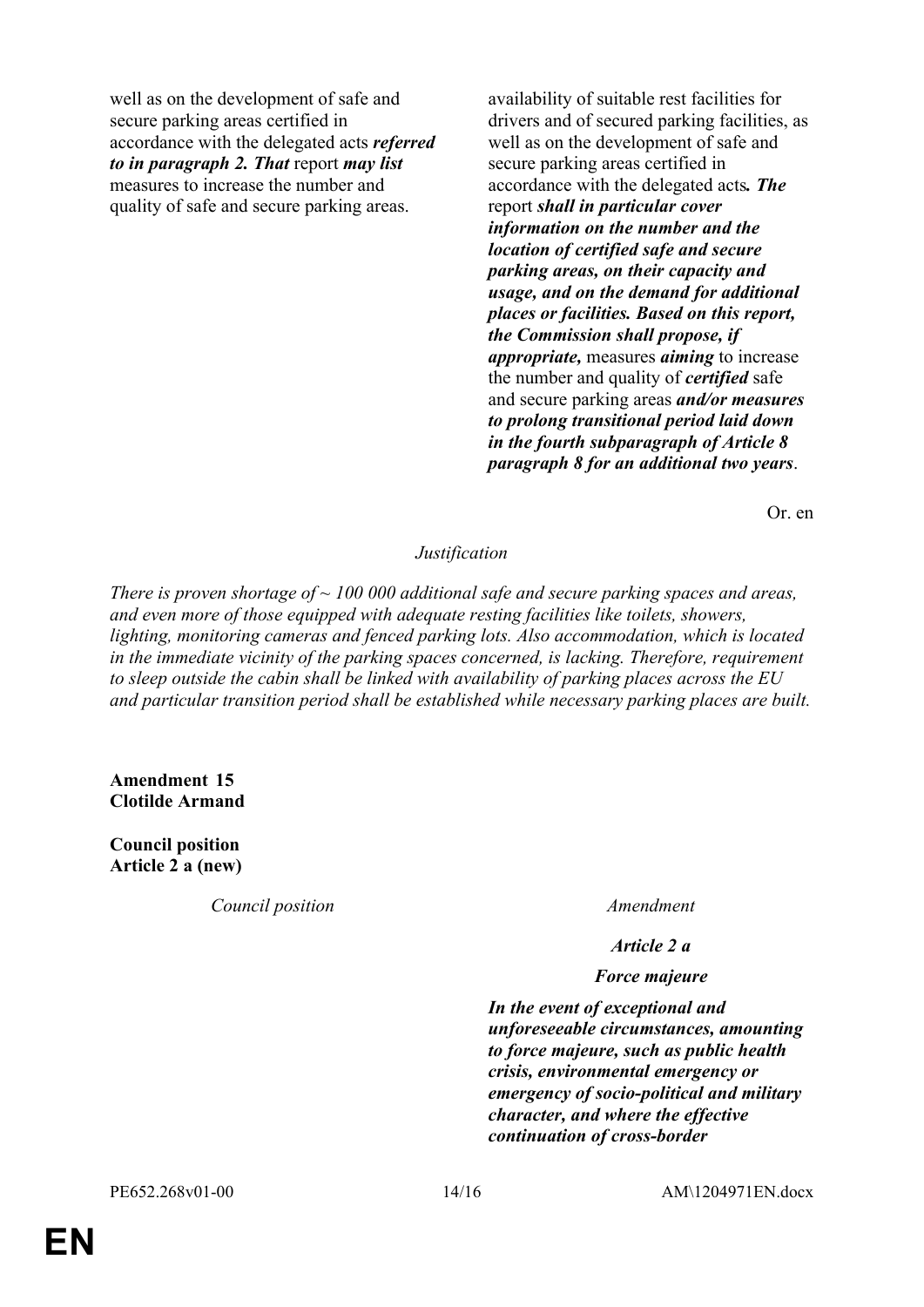*transportation is of high socio-economic importance, the Commission will proceed with the suspension of the following provisions of this Regulation for the duration of the emergency and recovery period, to facilitate the circulation of trucks carrying passengers and goods and ensure the availability of vehicles and drivers for the urgent deliveries:*

*(a) Article 1, paragraph 1, point 6a amending Article 8, paragraph 6 of Regulation (EC) No 561/2006 and introducing the provisions on weekly rest periods;*

*(b) Article 1, paragraph 1, point 6c amending Article 8, paragraph 8 of Regulation (EC) No 561/2006 and prohibiting weekly rest periods to be taken in a vehicle;*

*(c) Article 1, paragraph 1, point 6d amending Article 8, by inserting paragraph 8a of Regulation (EC) No 561/2006 and providing for the drivers the obligation to return to their place of residence or to the Member State of the employer's establishment for the weekly rest period;*

*Such suspension will have immediate effect after its notification to the European Parliament and the Council. Registered transport undertakings shall be informed of such suspension by national competent authorities without delay.*

Or. en

### *Justification*

*Proposed regulation of driving time, minimum breaks and rest periods creates additional implementation costs, as well as excessive administrative burden for the undertakings. Such provisions go against the freedom of the driver to choose a place where to spend his/her weekly rest. In addition, these provisions decrease the transport operations flexibility and reduce the availability of drivers. Transport operators in peripheral member states will be particularly disadvantaged, as they will incur higher costs for long return journeys of drivers. All these factors lead to low crisis-resilience and inefficiency in the provision of essential transport services.*

AM\1204971EN.docx 15/16 PE652.268v01-00